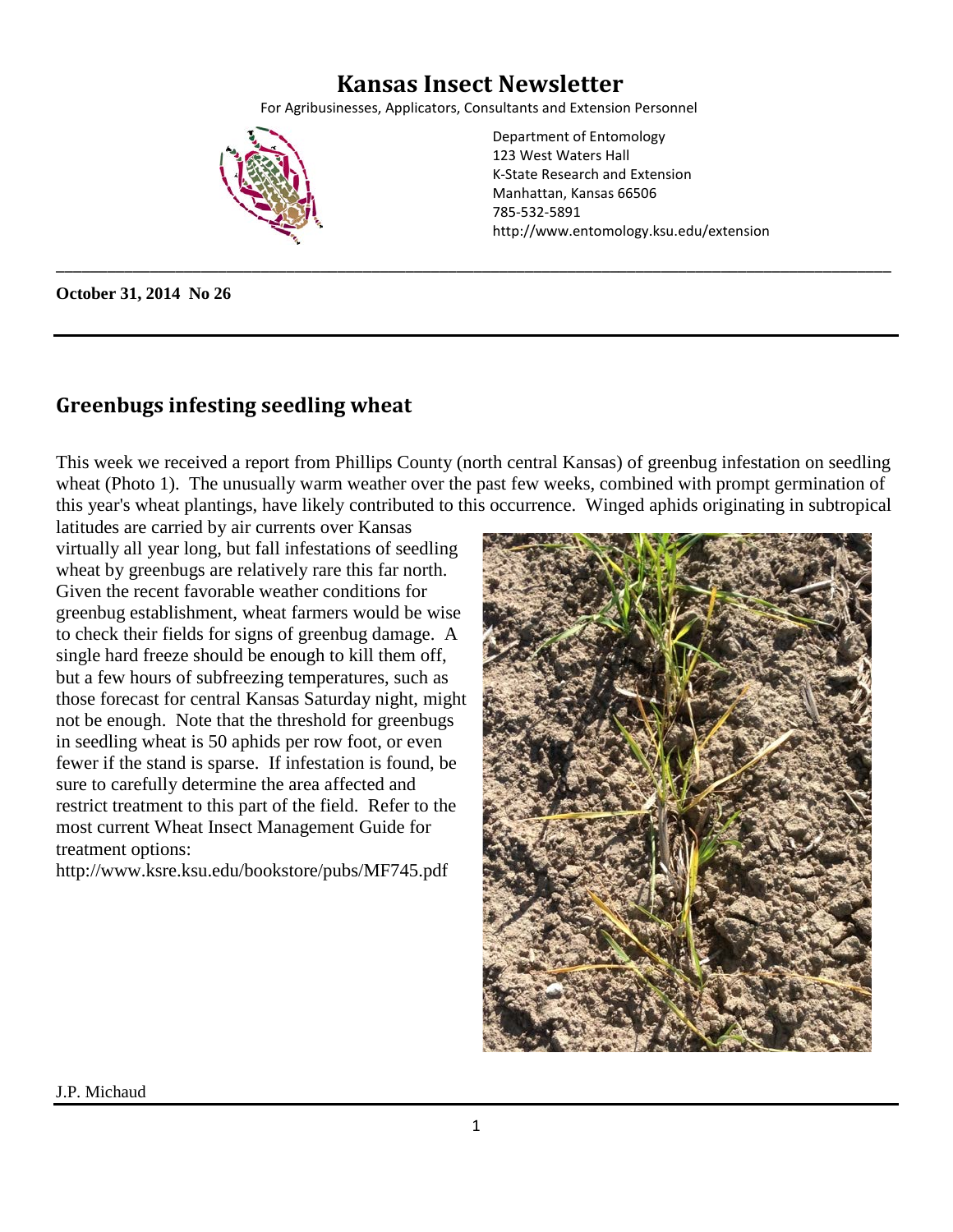**\_\_\_\_\_\_\_\_\_\_\_\_\_\_\_\_\_\_\_\_\_\_\_\_\_\_\_\_\_\_\_\_\_\_\_\_\_\_\_\_\_\_\_\_\_\_\_\_\_\_\_\_\_\_\_\_\_\_\_\_\_\_\_\_\_\_\_\_\_\_\_\_\_\_\_\_\_\_\_\_\_\_\_\_\_\_\_\_\_\_\_\_\_\_\_\_**

### **Armyworms in wheat**

Armyworms and fall armyworms have been very active in central KS over the past couple of weeks. Both worms will feed on leaf tissue above ground and consume more and more as the worms get larger. The armyworm larvae in the pictures have been feeding on wheat (see photos 1 and 2), but started in forage

sorghum. As the wheat germinated, these worms moved from the sorghum to the wheat. This was regrowth forage sorghum and thus was still very green and succulent. However, for some reason, after feeding a little in the sorghum, all the armyworms and fall armyworms then moved to wheat (see photo 3). Larval feeding has defoliated much wheat in patches in these fields, however, the wheat seems to have already established a root system.



Photo 1



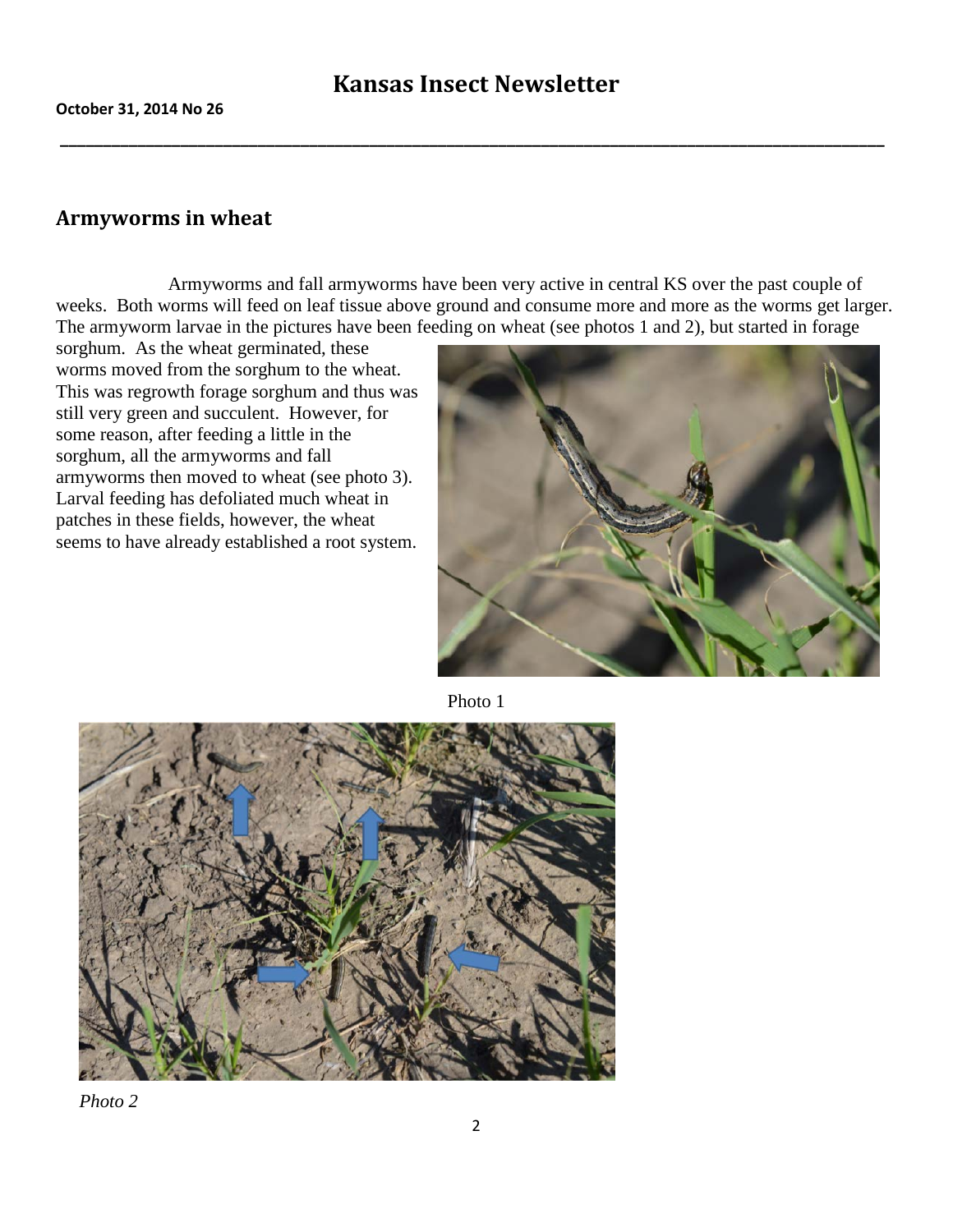## **Kansas Insect Newsletter**

**\_\_\_\_\_\_\_\_\_\_\_\_\_\_\_\_\_\_\_\_\_\_\_\_\_\_\_\_\_\_\_\_\_\_\_\_\_\_\_\_\_\_\_\_\_\_\_\_\_\_\_\_\_\_\_\_\_\_\_\_\_\_\_\_\_\_\_\_\_\_\_\_\_\_\_\_\_\_\_\_\_\_\_\_\_\_\_\_\_\_\_\_\_\_\_\_**



*Photo 3*

This armyworm feeding will reduce the capacity to utilize these fields for fall pasture but probably will not impact the stand too much. These larvae are mostly finished feeding and many are already pupating (see photo 4). This late in the fall there should not be another generation of larvae this year. Armyworms may overwinter as larvae or pupae, thus may survive the winter and emerge as adults in this field next spring. However, the wheat should be tall enough by the time this generation starts feeding in the spring that leaf defoliation will be negligible.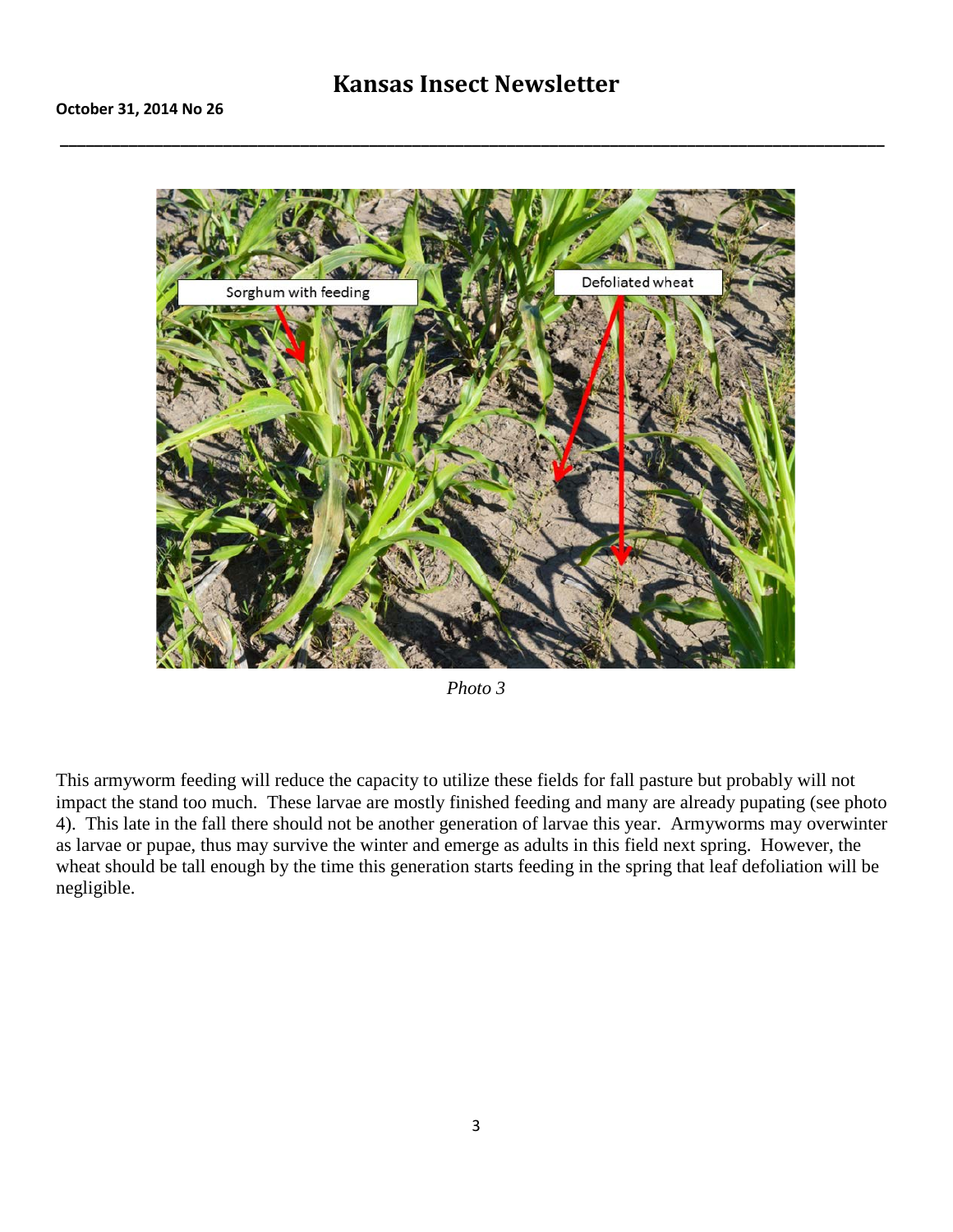## **Kansas Insect Newsletter**

**\_\_\_\_\_\_\_\_\_\_\_\_\_\_\_\_\_\_\_\_\_\_\_\_\_\_\_\_\_\_\_\_\_\_\_\_\_\_\_\_\_\_\_\_\_\_\_\_\_\_\_\_\_\_\_\_\_\_\_\_\_\_\_\_\_\_\_\_\_\_\_\_\_\_\_\_\_\_\_\_\_\_\_\_\_\_\_\_\_\_\_\_\_\_\_\_**



*Photo 4*

For more information refer to KSU's Wheat Insect Management Guide, MF745 available at: <http://www.ksre.ksu.edu/bookstore/pubs/mf745.pdf> and/or *Crop Insects of Kansas*, S152.

Jeff Whitworth Holly Schwarting

## **Insect Diagnostic Laboratory Repor[t](http://entomology.k-state.edu/extension/diagnostician/recent-samples.html)**

<http://entomology.k-state.edu/extension/diagnostician/recent-samples.html>

Eva Zurek